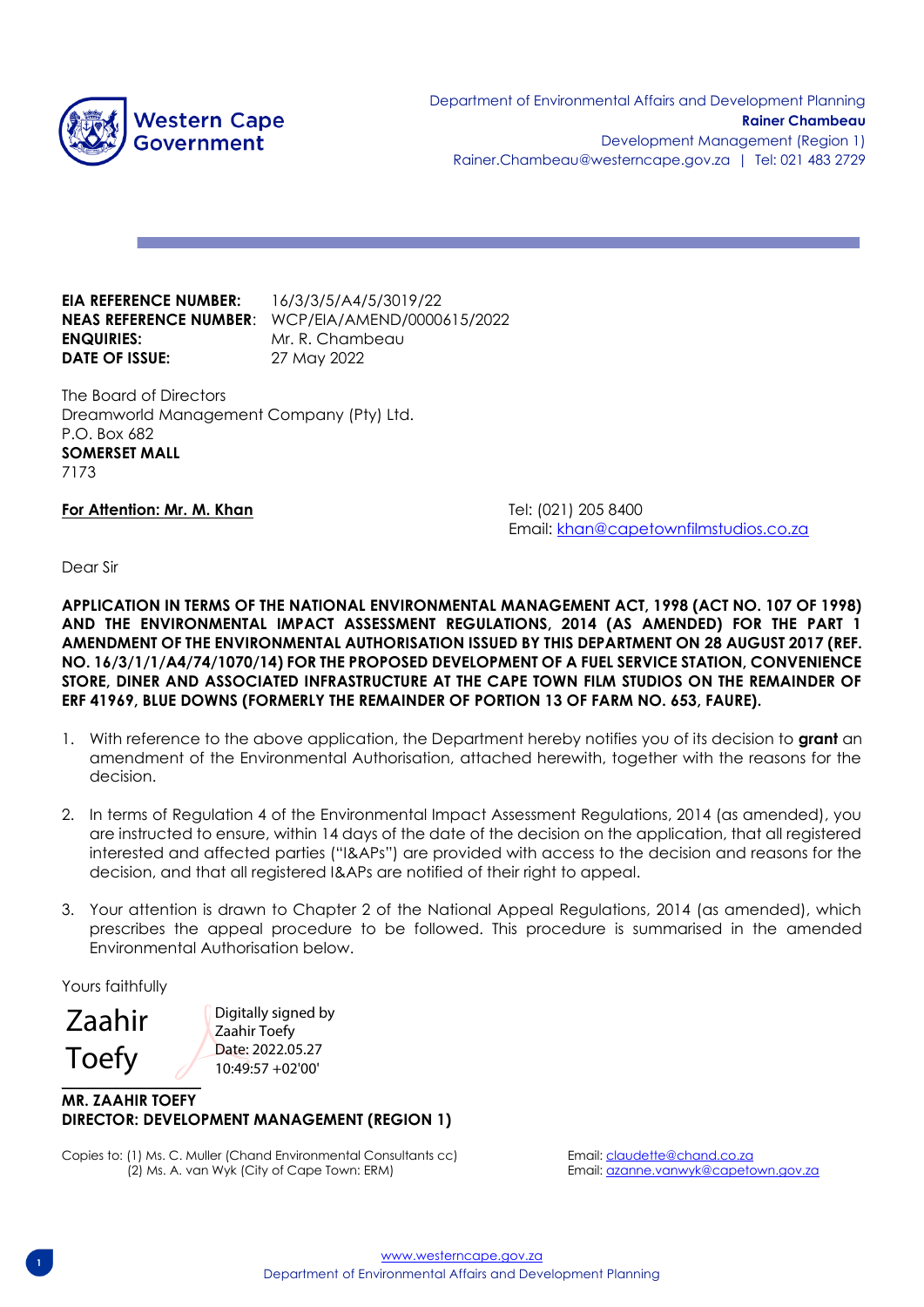

**EIA REFERENCE NUMBER:** 16/3/3/5/A4/5/3019/22 **ENQUIRIES:** Mr. R. Chambeau

**NEAS REFERENCE NUMBER**: WCP/EIA/AMEND/0000615/2022

# **AMENDED ENVIRONMENTAL AUTHORISATION**

**APPLICATION IN TERMS OF THE NATIONAL ENVIRONMENTAL MANAGEMENT ACT, 1998 (ACT NO. 107 OF 1998) AND THE ENVIRONMENTAL IMPACT ASSESSMENT REGULATIONS, 2014 (AS AMENDED) FOR THE PART 1 AMENDMENT OF THE ENVIRONMENTAL AUTHORISATION ISSUED BY THIS DEPARTMENT ON 28 AUGUST 2017 (REF. NO. 16/3/1/1/A4/74/1070/14) FOR THE PROPOSED DEVELOPMENT OF A FUEL SERVICE STATION, CONVENIENCE STORE, DINER AND ASSOCIATED INFRASTRUCTURE AT THE CAPE TOWN FILM STUDIOS ON THE REMAINDER OF ERF 41969, BLUE DOWNS (FORMERLY THE REMAINDER OF PORTION 13 OF FARM NO. 653, FAURE).**

With reference to your application, find below the amendment to the Environmental Authorisation in respect of this application.

## **A. DECISION**

By virtue of the powers conferred on it by the National Environmental Management Act, 1998 (Act No. 107 of 1998) ("NEMA") and the Environmental Impact Assessment Regulations, 2014 (as amended), the Department hereby **grants** the amendment to the Environmental Authorisation ("EA") issued by this Department on 28 August 2017 (Ref. No. 16/3/1/1/A4/74/1070/14) in terms of Part 1 of the EIA Regulations, 2014 (as amended). The EA (Ref. No. 16/3/1/1/A4/74/1070/14) is amended as set out below:

- 1. Section E. CONDITIONS OF AUTHORISATION of the EA (Ref. No. 16/3/1/1/A4/74/1070/14), Condition 1 which reads:
	- *"1. This environmental authorisation is valid for a period of five years from the date of issue. The*  holder must commence with the listed activities within the said period or this environmental *authorisation lapses and a new application for environmental authorisation must be submitted to the competent authority, unless the holder has lodged a valid application for the amendment of the validity period of this environmental authorisation, before the expiry of this environmental authorisation."*

#### **is herewith amended as follows**:

- *"1. The holder of this environmental authorisation must commence with the listed activities on or before 28 August 2027 or this environmental authorisation lapses and a new application for environmental authorisation must be submitted to the competent authority, unless the holder*  has lodged a valid application for the amendment of the validity period of this environmental *authorisation, before the expiry of this environmental authorisation."*
- 2. Please find herewith attached a copy of the EA issued by this Department on 28 August 2017 (Ref. No. 16/3/1/1/A4/74/1070/14) (attached as Annexure A).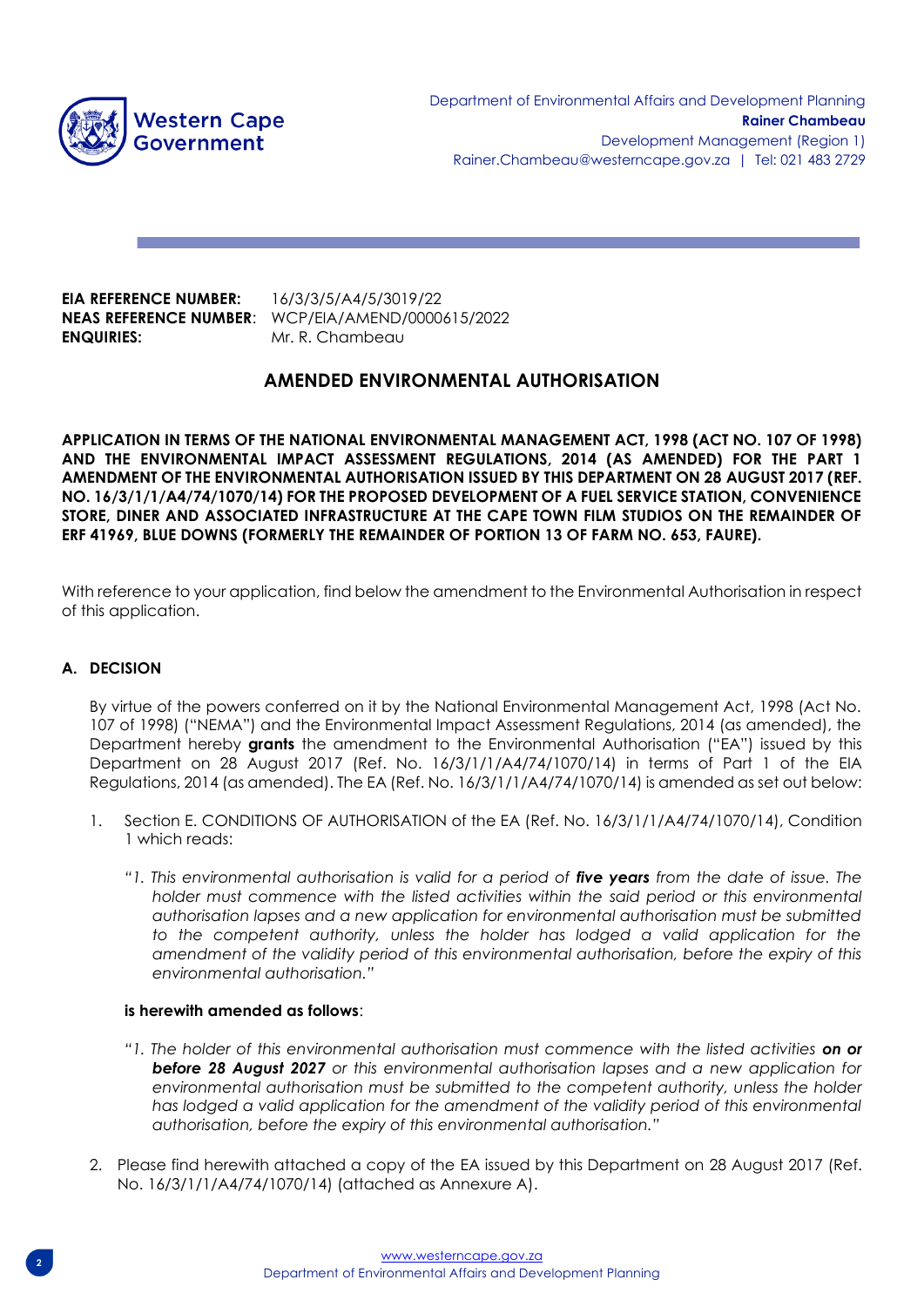#### **B. REASONS FOR THE DECISION:**

In reaching its decision, the Department took, inter alia, the following into consideration:

- 1. The information contained in the application for the amendment dated 19 April 2022 and received by this Department on 20 April 2022, refer.
- 2. The application is for the non-substantive amendment to extend the validity period of the EA (Ref. No. 16/3/1/1/A4/74/1070/14), in order to give the EA holder adequate time to commence with the construction of the proposed development. A Part 1 amendment process in terms of the NEMA EIA Regulations, 2014 (as amended) was considered as the amendment will not result in a change to the scope of the EA (Ref. No. 16/3/1/1/A4/74/1070/14) where such change will result in an increased level or change in the nature of the impact.
- 3. The environment and the rights and interests of interested and affected parties are not likely to be adversely affected by this decision.
- 4. All other conditions of the EA issued by this Department on 28 August 2017 (Ref. No. 16/3/1/1/A4/74/1070/14) remain unchanged and applicable.

## **C. CONDITIONS**

- 1. The holder must in writing, within 14 (fourteen) calendar days of the date of this decision–
	- 1.1. Notify all registered interested and affected parties ("I&APs") of
		- 1.1.1. the outcome of the application;
		- 1.1.2. the reasons for the decision as included in Section B;
		- 1.1.3. the date of the decision; and
		- 1.1.4. the date when the decision was issued.
	- 1.2. Draw the attention of all registered I&APs to the fact that an appeal may be lodged against the decision in terms of National Appeal Regulations, 2014 (as amended) detailed in Section E below;
	- 1.3. Draw the attention of all registered I&APs to the manner in which they may access the decision; and
	- 1.4. Provide the registered I&APs with:
		- 1.4.1. the name of the holder (entity) of this Environmental Authorisation;
		- 1.4.2. name of the responsible person for this Environmental Authorisation;
		- 1.4.3. postal address of the holder;
		- 1.4.4. telephonic and fax details of the holder;
		- 1.4.5. e-mail address, if any, of the holder; and
		- 1.4.6. the contact details (postal and/or physical address, contact number, facsimile and email address) of the decision-maker and all registered I&APs in the event that an appeal is lodged in terms of the National Appeal Regulations, 2014 (as amended).
- 2. All other conditions contained in the EA issued by this Department on 28 August 2017 (Ref. No. 16/3/1/1/A4/74/1070/14) remain unchanged and in force.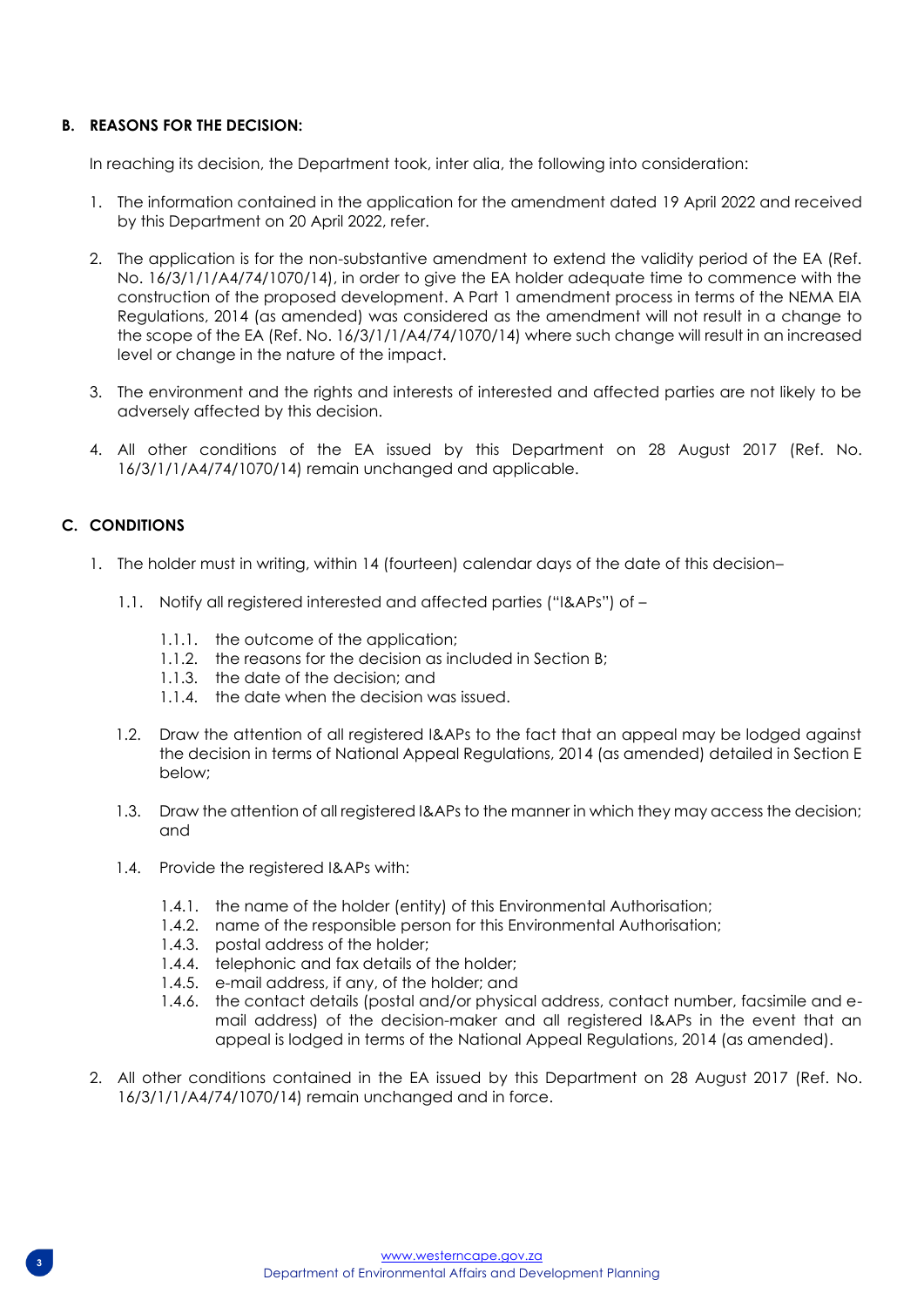#### **D. APPEALS**

Appeals must comply with the provisions contained in the National Appeal Regulations, 2014 (as amended).

- 1. An appellant must
	- 1.1. Submit an appeal in accordance with Regulation 4 of the National Appeal Regulations, 2014 (as amended) to the Appeal Administrator; and
	- 1.2. Submit a copy of the appeal to any registered I&APs, any Organ of State with interest in the matter and the decision-maker i.e. the Competent Authority that issued the decision.
- 2. An appellant (if NOT the holder of the decision) must, within 20 (twenty) calendar days from the date the holder of the decision sent notification of the decision to the registered I&APs–
	- 2.1. Submit an appeal in accordance with Regulation 4 of the National Appeal Regulations, 2014 (as amended) to the Appeal Administrator; and
	- 2.2. Submit a copy of the appeal to the holder of the decision, any registered I&AP, any Organ of State with interest in the matter and the decision-maker i.e. the Competent Authority that issued the decision.
- 3. The holder of the decision (if not the appellant), the decision-maker that issued the decision, the registered I&AP and the Organ of State must submit their responding statements, if any, to the appeal authority and the appellant within 20 (twenty) calendar days from the date of receipt of the appeal submission.
- 4. The appeal form/s must be submitted by means of one of the following methods:

By post: Attention: Marius Venter Western Cape Ministry of Local Government, Environmental Affairs and Development Planning Private Bag X9186 **CAPE TOWN** 8000

By facsimile: (021) 483 4174; or

- By hand: Attention: Mr. M. Venter (Tel: 021 483 3721) Room 809 8th Floor Utilitas Building, 1 Dorp Street, Cape Town, 8001
- 5. The prescribed appeal form, as well as assistance regarding the appeal processes is obtainable from the office of the appeal authority/ at: Tel. (021) 483 3721, E-mail [DEADP.Appeals@westerncape.gov.za](mailto:DEADP.Appeals@westerncape.gov.za) or URL [http://www.westerncape.gov.za/eadp.](http://www.westerncape.gov.za/eadp)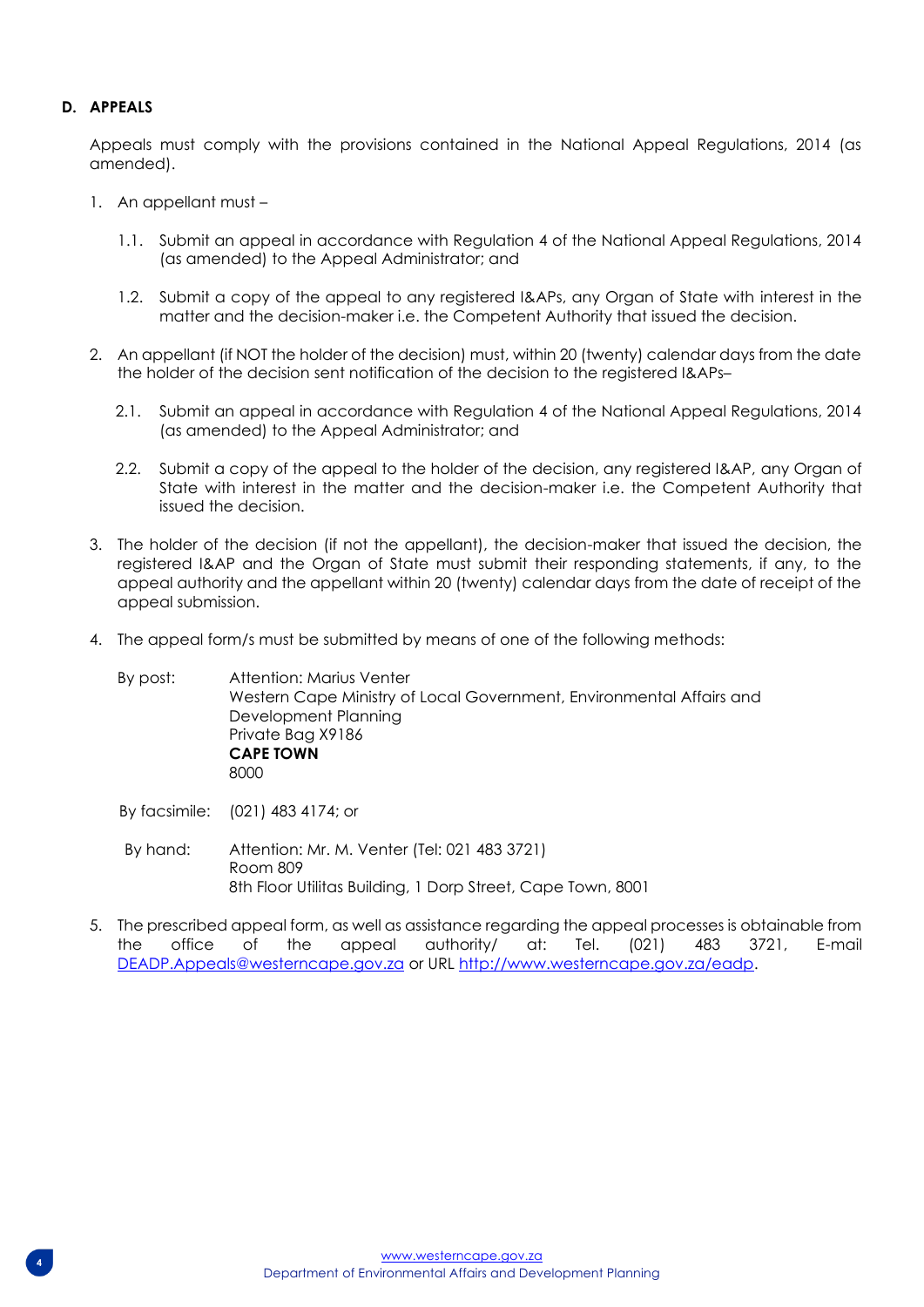#### **E. DISCLAIMER**

The Western Cape Government, the Local Authority, committees or any other public authority or organisation appointed in terms of the conditions of this environmental authorisation shall not be responsible for any damages or losses suffered by the holder, developer or his/her successor in any instance where construction or operation subsequent to construction is temporarily or permanently stopped for reasons of non-compliance with the conditions as set out herein or any other subsequent document or legal action emanating from this decision.

Your interest in the environment is greatly appreciated.

Yours faithfully

 $\overline{\phantom{a}}$ 

Zaahir Toefy

Digitally signed by Zaahir Toefy Date: 2022.05.27 10:50:21 +02'00'

#### **MR. ZAAHIR TOEFY DIRECTOR: DEVELOPMENT MANAGEMENT (REGION 1)**

#### **DATE OF DECISION: 27 May 2022**

Copies to: (1) Ms. C. Muller (Chand Environmental Consultants cc) Email: claudette@chand.co.za (2) Ms. A. van Wyk (City of Cape Town: ERM) Email: azanne.vanwyk@capetown.gov.za